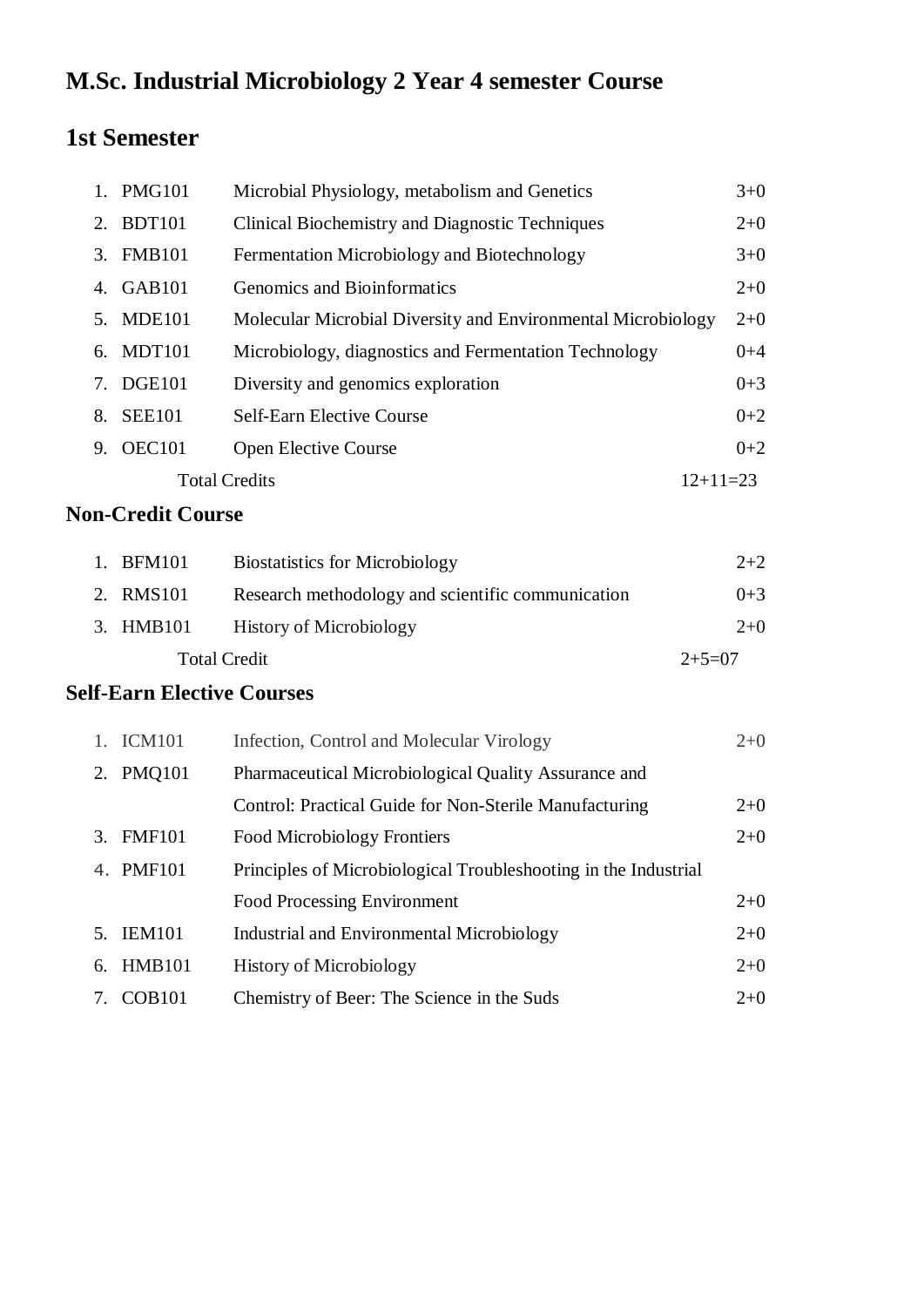# **Open Elective Course**

|           | 1. MDT101 Microbiology with Diseases by Taxonomy                     | $2+0$ |
|-----------|----------------------------------------------------------------------|-------|
|           | 2. MDB101 Microbiology with Diseases by Body System                  | $2+0$ |
|           | 3. MMI101 Medical Microbiology and Immunology                        | $2+0$ |
| 4. DIM101 | Diagnostic Microbiology                                              | $2+0$ |
|           | 5. MHS101 Microbiology for the Health Sciences                       | $2+0$ |
| 6. BIE101 | Bioprocess Engineering: Kinetics, Sustainability, and Reactor Design | $2+0$ |
|           | 7. MTE101 Metabolic Engineering: Principles and Methodologies        | $2+0$ |
|           | 8. MBT101 Microalgae Biotechnology                                   | $2+0$ |
|           | 9. MBB101 New and Future Developments in Microbial Biotechnology and |       |
|           | Bioengineering: Microbial Cellulase System                           |       |
|           | Properties and Applications                                          | $2+0$ |
|           |                                                                      |       |

| Sr.<br>N <sub>o</sub> | <b>Course Name</b>                                                 | Course<br>Code | Total<br>Cred<br>its | Theory $(T)$      |                   | Total<br><b>Marks</b> | Practical (P)            |                          | Total<br><b>Marks</b><br>(P) | Total<br><b>Marks</b><br>$(T+P)$ |
|-----------------------|--------------------------------------------------------------------|----------------|----------------------|-------------------|-------------------|-----------------------|--------------------------|--------------------------|------------------------------|----------------------------------|
|                       |                                                                    |                |                      | External<br>Marks | Internal<br>Marks |                       | External<br><b>Marks</b> | Internal<br><b>Marks</b> |                              |                                  |
| $\mathbf{1}$          | Microbial Physiology,<br>metabolism and Genetics                   | <b>PMG101</b>  | $3+0$                | 90                | 60                | 150                   | $00\,$                   | 00                       | $00\,$                       | 150                              |
| $\overline{2}$        | Clinical Biochemistry and<br>Diagnostic Techniques                 | <b>BDT101</b>  | $2+0$                | 60                | 40                | 100                   | $00\,$                   | 00                       | $00\,$                       | 100                              |
| 3                     | <b>Fermentation Microbiology</b><br>and Biotechnology              | <b>FMB101</b>  | $3 + 0$              | 90                | 60                | 150                   | $00\,$                   | 00                       | $00\,$                       | 150                              |
| $\overline{4}$        | Genomics and Bioinformatics                                        | <b>GAB101</b>  | $2+0$                | 60                | 40                | 100                   | $00\,$                   | 00                       | $00\,$                       | 100                              |
| 5                     | Molecular Microbial<br>Diversity and Environmental<br>Microbiology | <b>MDE101</b>  | $2 + 0$              | 60                | 40                | 100                   | $00\,$                   | 00                       | $00\,$                       | 100                              |
| 6                     | Microbiology, diagnostics<br>and Fermentation Technology           | <b>MDT101</b>  | $0 + 4$              | $00\,$            | $00\,$            | 00                    | 120                      | 80                       | 200                          | 200                              |
| $\overline{7}$        | Diversity and genomics<br>exploration                              | <b>DGE101</b>  | $0 + 3$              | $00\,$            | $00\,$            | 00                    | 90                       | 60                       | 150                          | 150                              |
| 8                     | Self-Earn Elective Course                                          | <b>SEE101</b>  | $0 + 2$              | $00\,$            | 00                | 00                    | 60                       | 40                       | 100                          | 100                              |
| 9                     | Open Elective Course                                               | <b>OEC101</b>  | $0 + 2$              | $00\,$            | 00                | 0 <sup>0</sup>        | 60                       | 40                       | 100                          | 100                              |
|                       | <b>Non-Credits Course</b>                                          |                |                      |                   |                   |                       |                          |                          |                              |                                  |
| $\mathbf{1}$          | <b>Biostatistics</b> for<br>Microbiology                           | <b>FM101</b>   | $2 + 2$              | 60                | 40                | 100                   | 60                       | 40                       | 100                          | 200                              |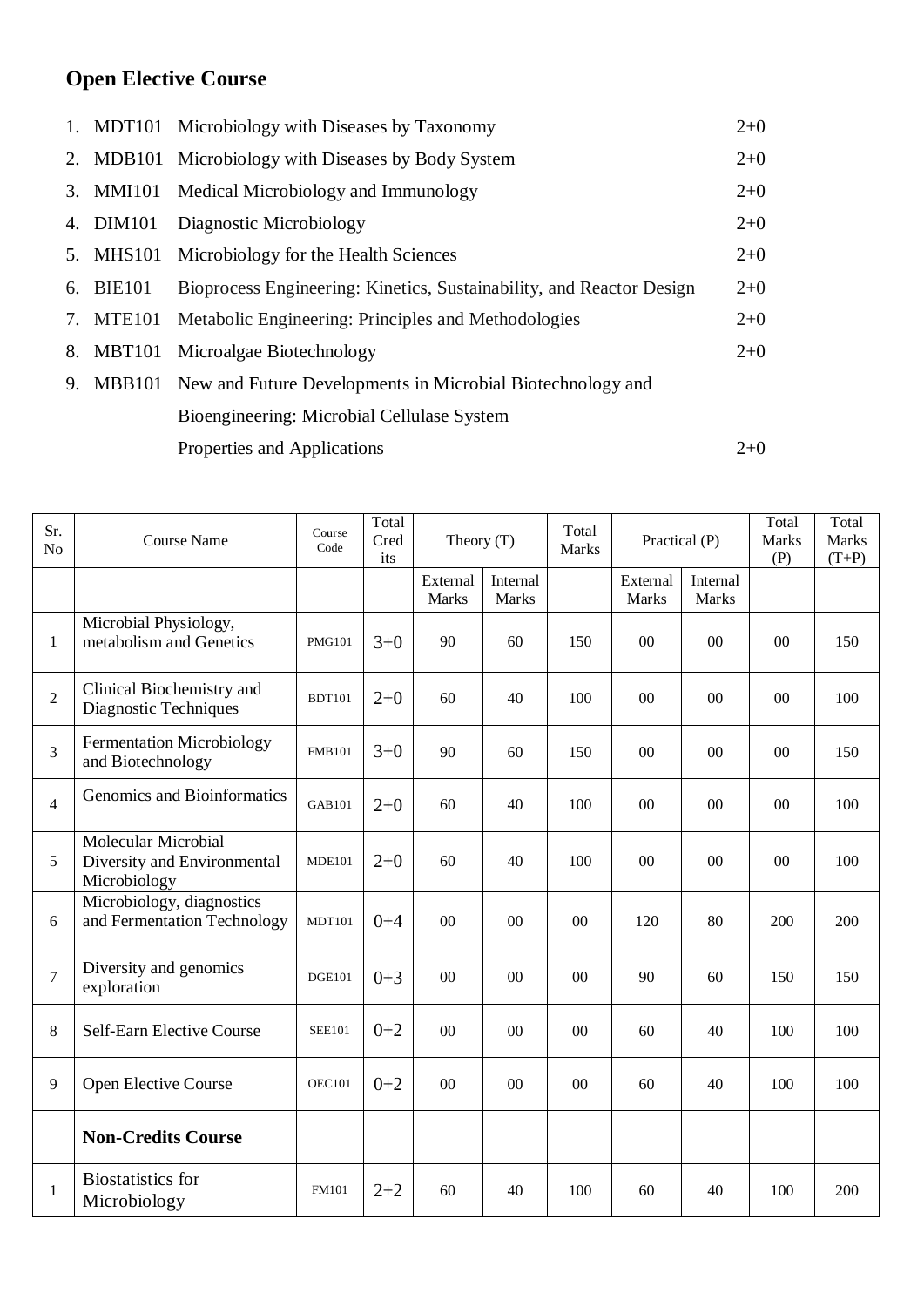| $\overline{2}$ | Research methodology and<br>scientific communication                                                                            | <b>BFM101</b>         | $0 + 3$ | 00 | 00 | 00  | 90     | 60     | 150    | 150 |
|----------------|---------------------------------------------------------------------------------------------------------------------------------|-----------------------|---------|----|----|-----|--------|--------|--------|-----|
| 3              | <b>History of Microbiology</b>                                                                                                  | <b>HMB101</b>         | $2+0$   | 60 | 40 | 100 | 00     | 00     | 00     | 100 |
|                | <b>Self-Earn Elective</b><br><b>Courses</b>                                                                                     |                       |         |    |    |     |        |        |        |     |
| 1              | Infection, Control and<br>Molecular Virology                                                                                    | <b>ICM101</b>         | $2+0$   | 60 | 40 | 100 | 00     | 00     | 00     | 100 |
| $\overline{2}$ | Pharmaceutical<br>Microbiological Quality<br>Assurance and Control:<br>Practical Guide for Non-<br><b>Sterile Manufacturing</b> | <b>PMQ101</b>         | $2 + 0$ | 60 | 40 | 100 | 00     | 00     | 00     | 100 |
| 3              | <b>Food Microbiology Frontiers</b>                                                                                              | <b>FMF101</b>         | $2 + 0$ | 60 | 40 | 100 | 00     | 00     | 00     | 100 |
| $\overline{4}$ | Principles of Microbiological<br>Troubleshooting in the<br><b>Industrial Food Processing</b><br>Environment                     | <b>PMF101</b>         | $2+0$   | 60 | 40 | 100 | 00     | 00     | 00     | 100 |
| 5              | <b>Industrial and Environmental</b><br>Microbiology                                                                             | <b>IEM101</b>         | $2 + 0$ | 60 | 40 | 100 | 00     | 00     | 00     | 100 |
| 6              | <b>History of Microbiology</b>                                                                                                  | <b>HMB101</b>         | $2 + 0$ | 60 | 40 | 100 | 00     | 00     | 00     | 100 |
| $\tau$         | Chemistry of Beer: The<br>Science in the Suds                                                                                   | <b>COB101</b>         | $2 + 0$ | 60 | 40 | 100 | 00     | 00     | 00     | 100 |
|                |                                                                                                                                 |                       |         |    |    |     |        |        |        |     |
|                | <b>Open Elective Course</b>                                                                                                     |                       |         |    |    |     |        |        |        |     |
| $\mathbf{1}$   | Microbiology with<br>Diseases by Taxonomy                                                                                       | <b>MDT</b><br>101     | $2 + 0$ | 60 | 40 | 100 | 00     | 00     | 00     | 100 |
| 2              | Microbiology with<br>Diseases by Body System                                                                                    | <b>MDB</b><br>101     | $2 + 0$ | 60 | 40 | 100 | $00\,$ | $00\,$ | $00\,$ | 100 |
| 3              | Medical Microbiology and<br>Immunology                                                                                          | MMI1<br>01            | $2 + 0$ | 60 | 40 | 100 | $00\,$ | 00     | 00     | 100 |
| $\overline{4}$ | Diagnostic Microbiology                                                                                                         | DIM1<br>01            | $2 + 0$ | 60 | 40 | 100 | $00\,$ | 00     | 00     | 100 |
| 5              | Microbiology for the<br><b>Health Sciences</b>                                                                                  | <b>MHS</b><br>101     | $2 + 0$ | 60 | 40 | 100 | 00     | 00     | 00     | 100 |
| 6              | <b>Bioprocess Engineering:</b><br>Kinetics, Sustainability,<br>and Reactor Design                                               | BIE10<br>$\mathbf{1}$ | $2 + 0$ | 60 | 40 | 100 | 00     | 00     | 00     | 100 |
| $\tau$         | Metabolic Engineering:<br>Principles and<br>Methodologies                                                                       | MTE1<br>01            | $2 + 0$ | 60 | 40 | 100 | 00     | 00     | 00     | 100 |
| 8              | Microalgae Biotechnology                                                                                                        | <b>MBT</b><br>101     | $2 + 0$ | 60 | 40 | 100 | $00\,$ | 00     | 00     | 100 |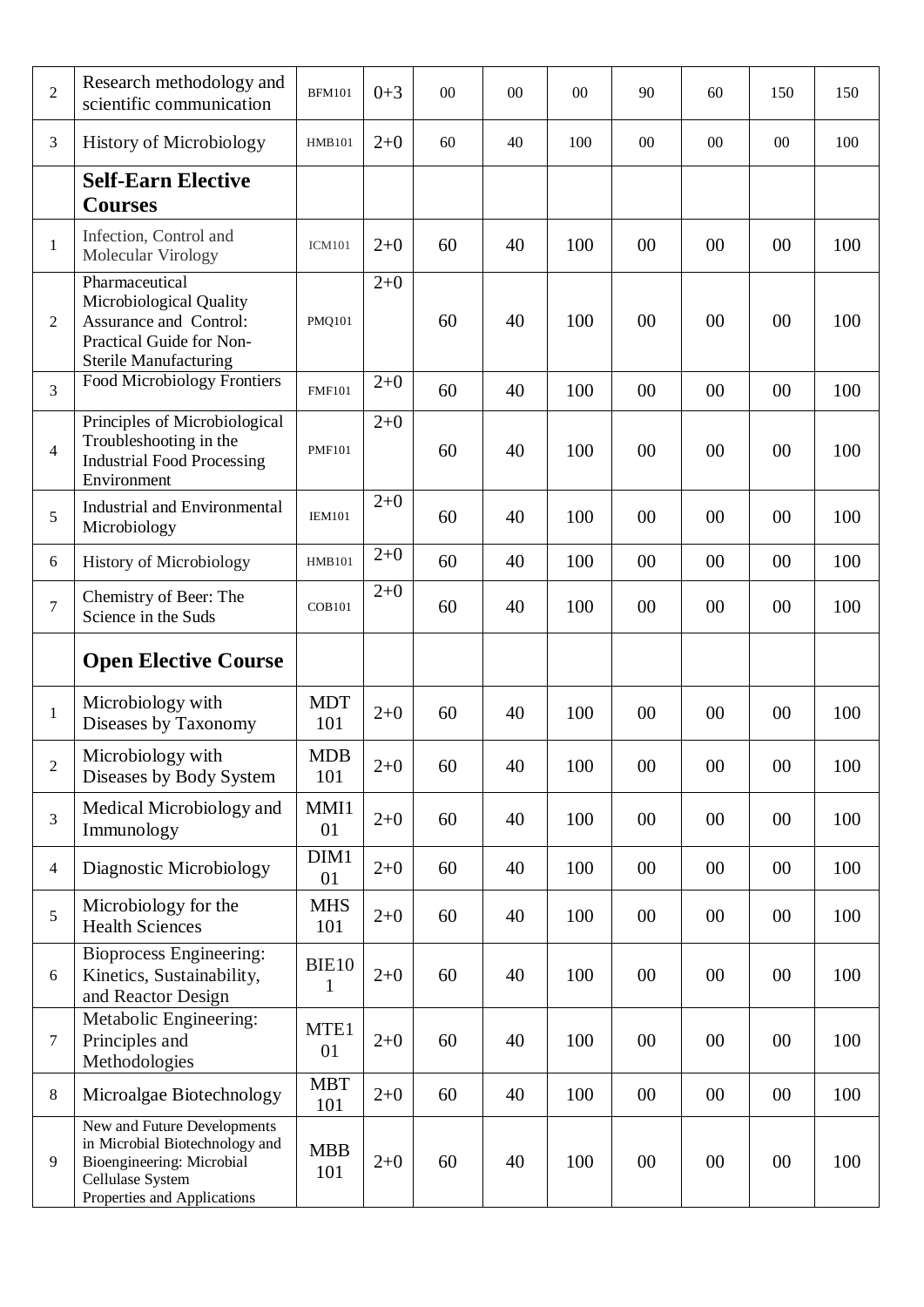# **2nd Semester 1st Year**

| 1. | <b>MIM201</b>            | Modern Industrial Microbiology and Biotechnology             | $3 + 0$    |
|----|--------------------------|--------------------------------------------------------------|------------|
| 2. | <b>FFM201</b>            | Functional Metagenomics: Tools and Applications              | $2+0$      |
| 3. |                          | MWM201 Molecular Wine Microbiology: Science and Technology   | $3+0$      |
| 4. | <b>MBS201</b>            | Mastering Brewing Science: Quality and Production            | $2+0$      |
| 5. | <b>GTM201</b>            | Gene technologies for Microbial Biomolecule Production       | $3+0$      |
| 6. | <b>IML201</b>            | <b>Industrial Microbiology Laboratory</b>                    | $0 + 3$    |
| 7. | <b>RDT201</b>            | Recombinant DNA Technology for Microbial Industry            | $0 + 3$    |
| 8. | <b>SEE201</b>            | <b>Self Earn Elective Course</b>                             | $0 + 2$    |
|    | 9. OEC201                | Open Elective Course                                         | $0 + 2$    |
|    |                          | <b>Total Credits</b>                                         | $13+10=23$ |
|    | <b>Non-Credit Course</b> |                                                              |            |
| 1. |                          | SCW201 Scientific communication and Writing                  | $0 + 3$    |
| 2. | <b>CIP201</b>            | Critical thinking, Idea, Innovation and Project Writing      | $0 + 3$    |
|    |                          | 3. MHM201 Modern Historical Microbiology                     | $0 + 2$    |
|    |                          | <b>Total Credits</b>                                         | $0+8=8$    |
|    |                          | <b>Self-Earn Elective Course</b>                             |            |
|    | 1. BME201                | Biotechnology of Microbial Enzymes: Production, Biocatalysis |            |
|    |                          | and Industrial Applications                                  | $2 + 0$    |
| 2. | <b>AEF201</b>            | Applied Microbiology (Agriculture, Environmental, Food       |            |
|    |                          | And Industrial Microbiology)                                 | $2 + 0$    |
| 3. | <b>RMI201</b>            | Recombinant Microbes for Industrial and Agricultural         |            |
|    |                          | Applications (Biotechnology and Bioprocessing)               | $2 + 0$    |
| 4. | <b>FFM201</b>            | Food, Fermentation, and Micro-organisms                      | $2+0$      |
| 5. | <b>MFM201</b>            | Modern Food Microbiology                                     | $2 + 0$    |
| 6. | <b>MSM201</b>            | Modern Soil Microbiology                                     | $2 + 0$    |
| 7. | <b>MHM201</b>            | Modern History of Microbiology                               | $2 + 0$    |
| 8. | <b>MFM201</b>            | Modern Methods in Food Mycology                              | $2+0$      |
| 9. | <b>MFB201</b>            | Malt: A Practical Guide from Field to Brewhouse              | $2+0$      |
|    | 10. MPA201               | Microbial Production of L-Amino Acids                        | $2+0$      |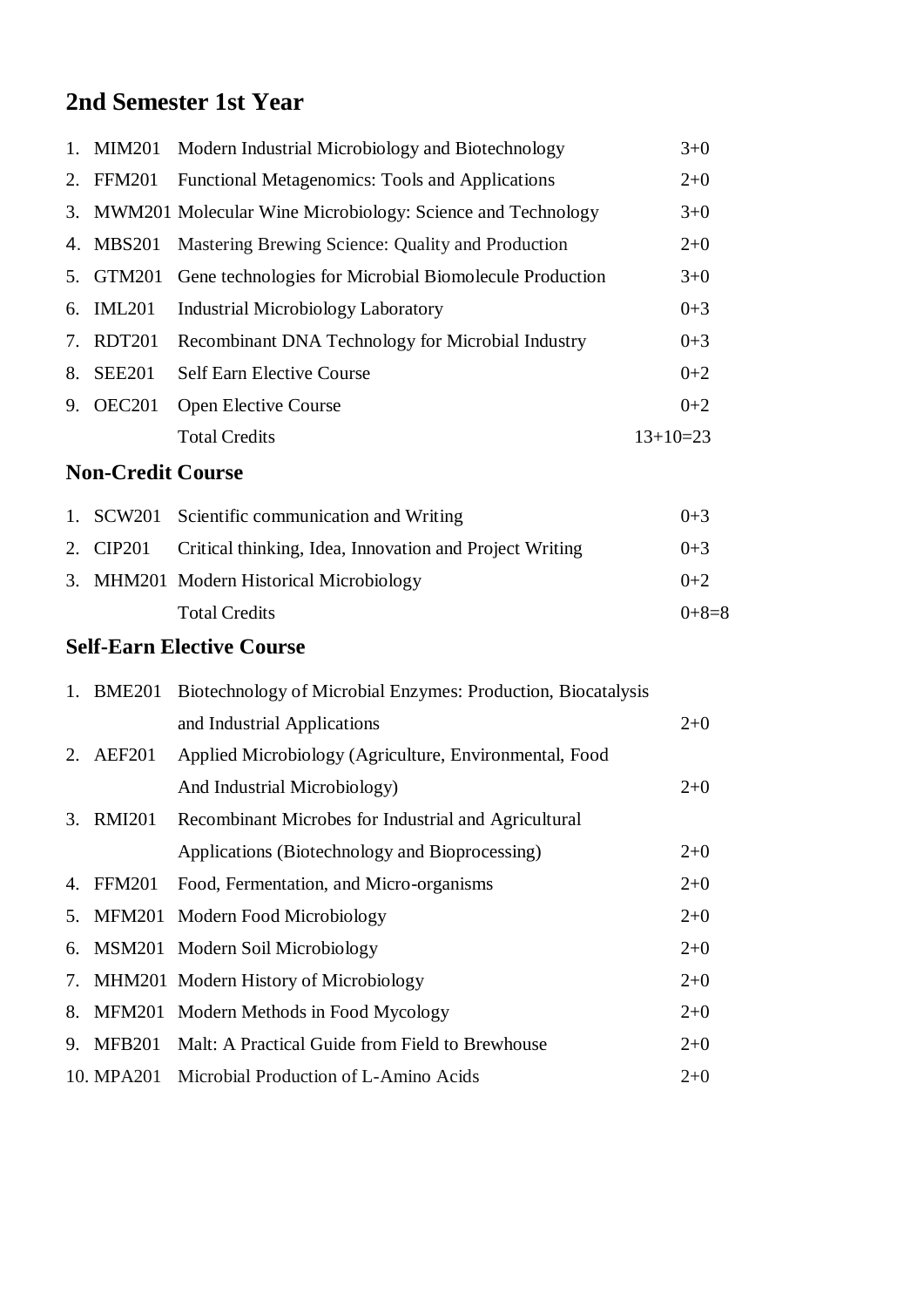### **Open Elective Courses**

| 1. SME201 | Soil Microbiology, Ecology and Biochemistry                               | $2+0$ |
|-----------|---------------------------------------------------------------------------|-------|
| 2. CAS201 | Case Studies in Microbiology: A Personal Approach                         | $2+0$ |
|           | 3. MDM201 Medical Microbiology                                            | $2+0$ |
|           | 4. FDB201 Fundamental Bioengineering                                      | $2+0$ |
| 5. UDI201 | Upstream and Downstream Industrial Biotechnology                          | $2+0$ |
| 6. MTF201 | Microbiology and Technology of Fermented Foods                            | $2+0$ |
|           | 7. ENM201 Environmental Microbiology: From Genomes to Biogeochemistry 2+0 |       |
|           | 8. MET201 Microbial Electrochemical Technologies                          | $2+0$ |

| Sr.<br>N <sub>o</sub> | <b>Course Name</b>                                              | Course<br>Code | Total<br>Credits | Theory $(T)$             |                   | Total<br><b>Marks</b> | Practical (P)            |                          | Total<br><b>Marks</b><br>(P) | Total<br><b>Marks</b><br>$(T+P)$ |
|-----------------------|-----------------------------------------------------------------|----------------|------------------|--------------------------|-------------------|-----------------------|--------------------------|--------------------------|------------------------------|----------------------------------|
|                       |                                                                 |                |                  | External<br><b>Marks</b> | Internal<br>Marks |                       | External<br><b>Marks</b> | Internal<br><b>Marks</b> |                              |                                  |
| $\mathbf{1}$          | Modern Industrial<br>Microbiology and<br>Biotechnology          | <b>MIM201</b>  | $3 + 0$          | 90                       | 60                | 150                   | $00\,$                   | $00\,$                   | 00                           | 150                              |
| $\overline{2}$        | Functional<br>Metagenomics:<br>Tools and<br>Applications        | <b>FFM201</b>  | $2 + 0$          | 60                       | 40                | 100                   | 00                       | $00\,$                   | 00                           | 100                              |
| $\overline{3}$        | Molecular Wine<br>Microbiology:<br>Science and<br>Technology    | <b>MWM201</b>  | $3 + 0$          | 90                       | 60                | 150                   | 00                       | $00\,$                   | 00                           | 150                              |
| $\overline{4}$        | <b>Mastering Brewing</b><br>Science: Quality and<br>Production  | <b>MBS201</b>  | $2 + 0$          | 60                       | 40                | 100                   | 00                       | $00\,$                   | 00                           | 100                              |
| 5                     | Gene technologies<br>for Microbial<br>Biomolecule<br>Production | <b>GTM201</b>  | $3 + 0$          | 90                       | 60                | 150                   | 00                       | $00\,$                   | 00                           | 150                              |
| 6                     | Industrial<br>Microbiology<br>Laboratory                        | <b>IML201</b>  | $0 + 3$          | 00                       | $00\,$            | 00                    | 90                       | 60                       | 150                          | 150                              |
| $\overline{7}$        | <b>Recombinant DNA</b><br>Technology for<br>Microbial Industry  | <b>RDT201</b>  | $0 + 3$          | 00                       | $00\,$            | 00                    | 90                       | 60                       | 150                          | 150                              |
| 8                     | Self-Earn Elective<br>Course                                    | <b>SEE201</b>  | $0 + 2$          | 00                       | 00                | 00                    | 60                       | 40                       | 100                          | 100                              |
| 9                     | Open Elective<br>Course                                         | <b>OEC201</b>  | $0 + 2$          | $00\,$                   | $00\,$            | $00\,$                | 60                       | 40                       | 100                          | 100                              |
|                       | <b>Non-Credit Course</b>                                        |                |                  |                          |                   |                       |                          |                          |                              |                                  |
| $\mathbf{1}$          | Scientific<br>communication and<br>Writing                      | <b>SCW201</b>  | $0 + 3$          | $00\,$                   | $00\,$            | $00\,$                | 90                       | 60                       | 150                          | 150                              |